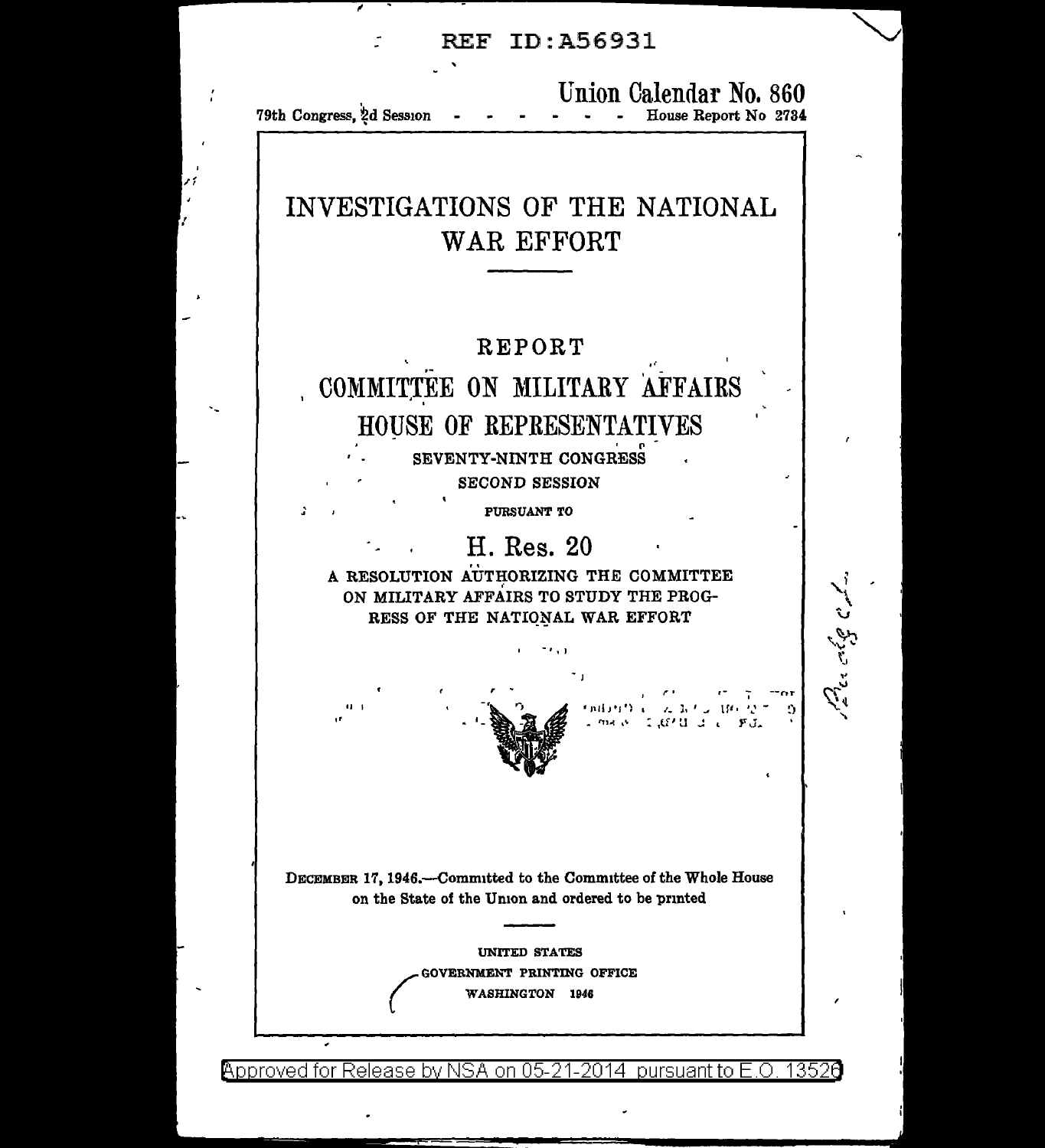#### COMMITTEE ON MILITARY AFI'AIRS

ANDREW J MAY, Kentucky, Chairman

R. EWING THOMASON, Texas OVERTON BROOKS, Louislana JOHN J SPARKMAN, Alabama PAUL J KILDAY, Texas CARL T DURHAM, North Carolina JOHN EDWARD SHERIDAN, Pennsylvania PAUL W SHAFER, Michigan ROBERT L F SIKES, Florida PHILIP J PHILBIN, Massachusetts PAUL STEWART, Oklahoma ARTHUR WINSTEAD, Mississippi CHET HOLIFIELD, California JAMES A. ROE, New York MELVIN PRICE, Illinois J LINDSAY ALMOND, Virginia

WALTUR G ANDREWS, New York **DEWEY SHORT, Missouri** LESLIE C ARENDS, Illinois CHARLES R CLASON, Massachusetts J PARNELL THOMAS, New Jersey THOMAS E MARTIN, Iowa CHARLES H ELSTON, Ohio **FOREST A HARNESS, Indiana** IVOR D FENTON, Pennsylvania J LEROY JOHNSON, California CLARE BOOTHE LUCE, Connecticut

JOSEFH R FARRINGTON, Hawaii EDWARD L BARTLETT, Alaska JLSÚS T PIÑERO, Puerto Rico

JULIA WATTERSON, Clerk H RALPH BURTON, General Counsel

#### SPECIAL COMMITTIE

#### ANDREW I MAY, Chairman

JOHN J SPARKMAN, Alabama CARL T DURHAM, North Carolina ARTHUR WINSTEAD, Mississippi

 $\mathbf{H}$ 

THOMAS E MARTIN, Iowa CHARLES H ELSTON, Ohio IVOR D FENTON, Pennsylvania

 $\cdot$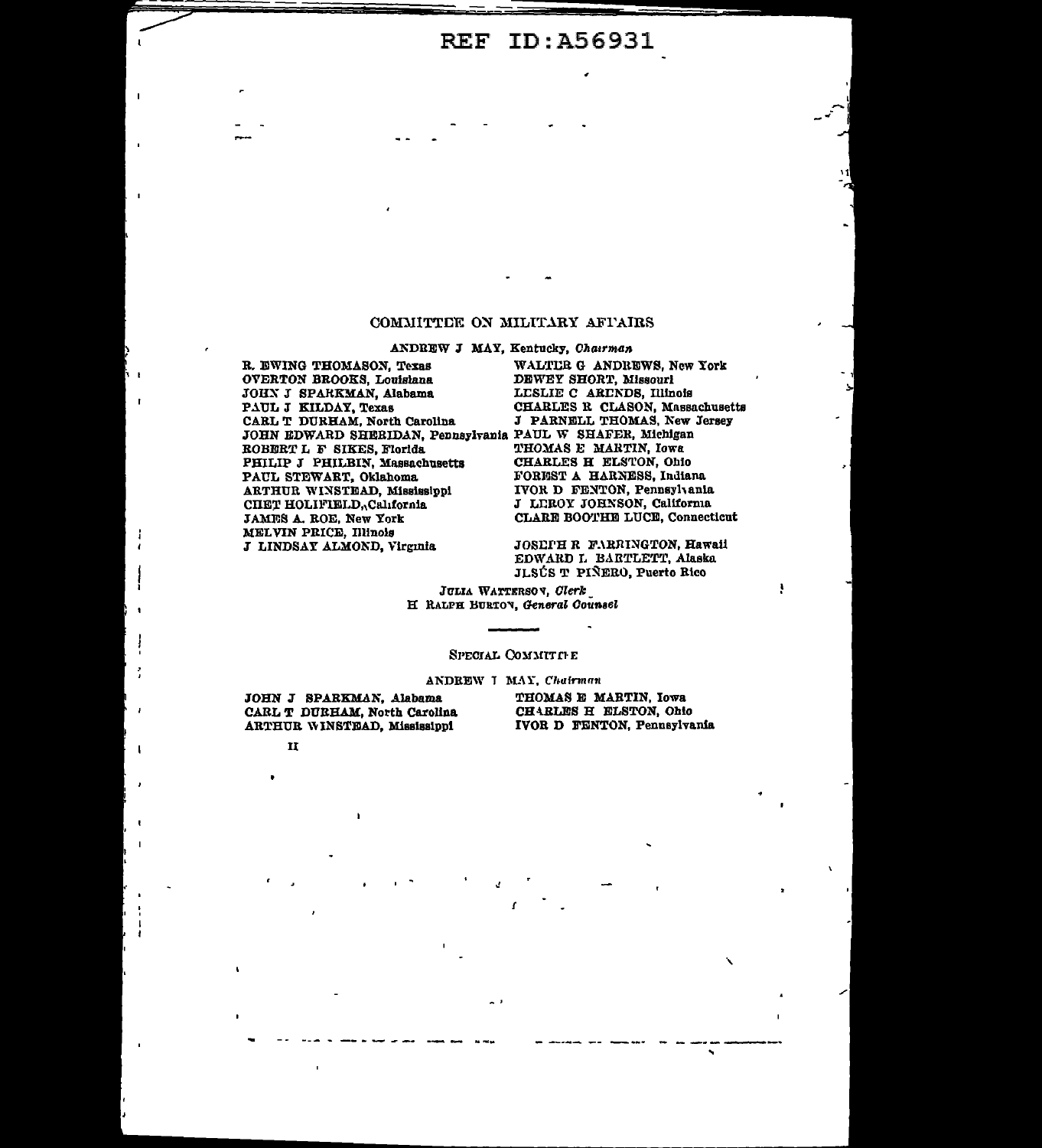### A REPORT ON THE SYSTEM CURRENTLY EMPLOYED IN THE COLLECTION. EVALUATION. AND DISSEMINATION OF INTEL-LIGENCE AFFECTING THE WAR POTENTIAL OF THE UNITED **STATES**

#### IN IELLIGENCF THE FIRST LINE OF DETENSE IN PEACE

In time of war, intelligence—that is, in nontechnical terms, reliable information on the strength and weaknesses, the capabilities, plans, and actions of foreign powers-is an acknowledged essential to victory In time of peace, intelligence is equally essential for the preservation of that peace, and for the prevention of still another war.

That alert and enlightened intelligence forms the Nation's first line of defense in time of peace seems to be accepted by all who have the security of the Nation at heart Time of peace is emphasized because it is in time of peace that nations prepare for war; it is in time of peace that true information concerning the resources, plans, activities, the political and military movements of potential enemies. 15 in these modern days—most difficult to obtain and to comprehend. It is in time of peace that our people are least interested in the aspirations of others, least concerned over their own safety, least vigilant against aggression, least piepared to defend themselves It is in time of peace that our military forces are weakest It is in time of peace that our elected officials have shown themselves reluctant to point out dangers, reluctant to ask for the understanding-and for the men, time, and money—necessary for our defense It is in time of peace that our people find it difficult to believe that any nation on earth would consider attacking us

The statement that intelligence forms the Nation's first line of defense seems to be accepted alike by those Americans who believe in the destiny of our country as a great and independent power, and by those willing to surrender a measure of sovereignty to some higher partnership for the combined benefit of mankind as a whole The statement seems to be acceptable alike to those who see the world for some years to come as a continuing battleground for conflicting national interests, and to those who feel that permanent safety requires the United States to make a unique gift to the world, discharge a unique responsibility in the organization and maintenance of peace.

That the United States reached the extraordinary position it currently occupies in the world without an effective world-wide intelligence service of its own must be ascribed to its fortunate geographic situation, its preoccupation with the development of its frontiers, its comparative disinterest in military affairs, its aloofness through many years from the quarrels of the Old Worlds, west and east, and to the fact that our overseas rivals had not yet consolidated their plans and

1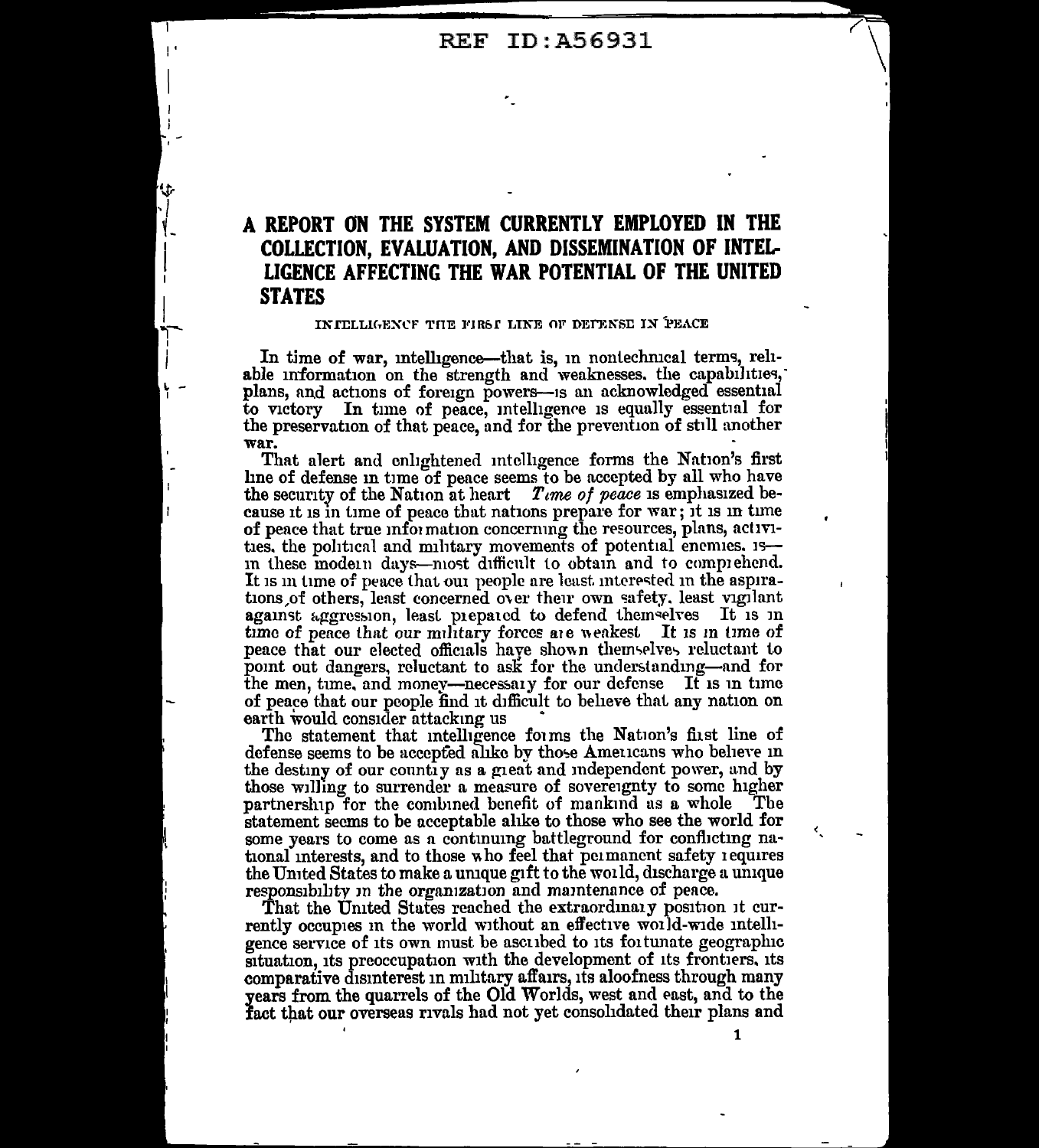I •

 $\frac{1}{1}$ 

-,. I

 $\vert$ 

#### 2 NATIONAL WAR EFFORT

powers sufficiently to show us the attention that was certainly, some day, to be ours. Whatever the reasons for our magnificent growth as a nation, and the undeniable fact that it was attained without an adequate intelligence service, participation in the two World Wars which have been the scourge of the twentieth century changed the situation. In those wars we learned, by reliance on the services of another nation, Great Britain, whose major interests at the time seemed to coincide with ours, how truly vital intelligence can be.

There is no denying, now, that we must have sound intelligence and an efficient and effective intelligence service that is entirely American in every respect to get it for us, if we intend to continue to play an independent major role in the affairs of the world. Indeed, it is hard to imagine our harassed leaders taking a single important step in the development of our national policy without knowledge and understanding of the aims, capabilities, intentions, policies, and actions. of other nations-in other words, it is hard to imagine them taking a step without intelligence.

# . ' INTELLIGENCE HAS A.I.BEADY PLATED AN DIPORTAN'J.' ROLE IN OUR HISTORY

It is not too much to say that the position of the United States in' the world today would already be sadly different but for intelligence. For while it is true that during the past war we made many mistakesmilitary and political—we also scored some truly great military victories, including the final ones. Sound intelligence based on the breaking of the Japanese codes enabled us to turn the tide of warfare in the Pacific. Sound intelligence by an English girl-a matter of no apparently greater importance than the routine inspection of an aerial photograph-enabled the British and American Air Forces to nullify the rocket attack on England and save Great Britain as a base for future operations against the Continent. Sound intelligence' enabled us to break up the German armies in France piecemeal, thus making a defense of their homeland by the Germans an impossibility.

The successes scored as a result of sound intelligence are here emphasized because, up to now, the need for intelligence has been popularly based on a number of spectacular mistakes: notably the failure to defend Pearl Harbor against Japan's opening gambit, the failure to take proper measures against the mountmg German onslaught m the Ardennes, the failure to understand what would mevitably happen if the heart of-Eu1ope were reduced to rubble. These were mistakes mdeed, shocking, terrible, costly, utterly unworthy of an America strong enough and wise enough to match strength and wite with competitors in the modern world. But close analysis will show that these were not mistakes of intelligence. The record of the joint Senate-House committee investigating Pearl Harbor showed that a considerable number of unportant officials knew as a result of correctly evaluated intelligence that a sudden Japanese blow was to be expected the morning of December 7, 1941. Any number of United States Army officers can testify to the fact that it was known as the result of correctly offered intelligence that a German force of alarming proportions was ready to deliver an attack in the Ardennes shortly before Christmas of 1944. And the files of our intelligence service contain

a number of vigorous reports on the danger to, our future involved in the. wanton destruction of Middle Europe, the wellspring of our own western civ1hzation. In all three of these cases, the mtelligence was correctly gathered, evaluated, and even disseminated to the officials most vitally concerned; that it was ignored or discarded does not alter these facts. The point is important: we cannot continue to live and breathe the air of freemen without adequate intelligence; and intelligence of itself, no matter how good it is, is not enough; the cold facts have to be understood and used.

#### INTELLIGENCE SINCE THE CLOSE OF THE WAR

The unanimity of opinion to be found today regarding the need for adequate intelligence stems from the importance it attained during World War II. Literally, hundreds of thousands who never thought about intelligence before found it essential to the continuation of their lives and those of their comrades. Other thousands gave their lives m search for it that the Nation might hve. Small wonder that there was an enormous public interest in intelligence at the end of the war and that many theories were advanced as to how our intelligence should be conducted in the future, to spare us and the world, if possible, a third and even more deadly and devastating conflict.

Out of the welter of theories, plans, discussions, hearings-most of which seemed to call for a new central intelligence agency to coordinate for the common good the work of agencies already existing in our various Government departments-came the crystallization of a new intelligence organization and program for the United States. On January 22, 1946, President Truman directed the formation of the National Intelligence Authority in the following document:

#### THE WHITE HOUSE, *lVaaMngtcm, JtmMG'1J* !8, *1846.* -

To THE SECRETARY OF STATE, THE SECRETARY OF WAB, AND THE SECRETARY OF

THE NAVY<br>1. It is my desire; and I hereby direct, that all Federal foreign intelligence 1. It is my desire; and I hereby direct, that all Federal foreign intelligence activities be planned, developed, and coordinated so as to assure the most effective accomplishment of the intelligence mission related to the national security I hereby designate you, together with another person to be named by me as my personal representative, as the National Intelligence Authority to accomplish this purpose

2 Within the limits of available appropriations, you shall each from time to time assign persons and facilities from your respective Departments, which persons shall collectively form a Central Intelligence Group and shall, under the Director of Central Intelligence, assist the National Intelligence Authority The Director of Central Intelligence shall be designated by me, shall be responsible to the National Intelligence Authority, and shall sit as a nonvoting member thereof

3 Subject to the existing law, and to the dlrectlon and control of the National Intelllgence Authority, the Director of Central Intelligence shall·

(a) Accomplish the correlation and evaluation of Intelligence relating to the national security and the appropriate dissemination within the Government of the resulting strategic and national policy Intelligence. In so doing, full use shall be made of the staff and facilities of the intelligence agencies of

1011 Plan for the coordination of such of the activities of the intelligence agencies of your Departments as relate to the national security and recommend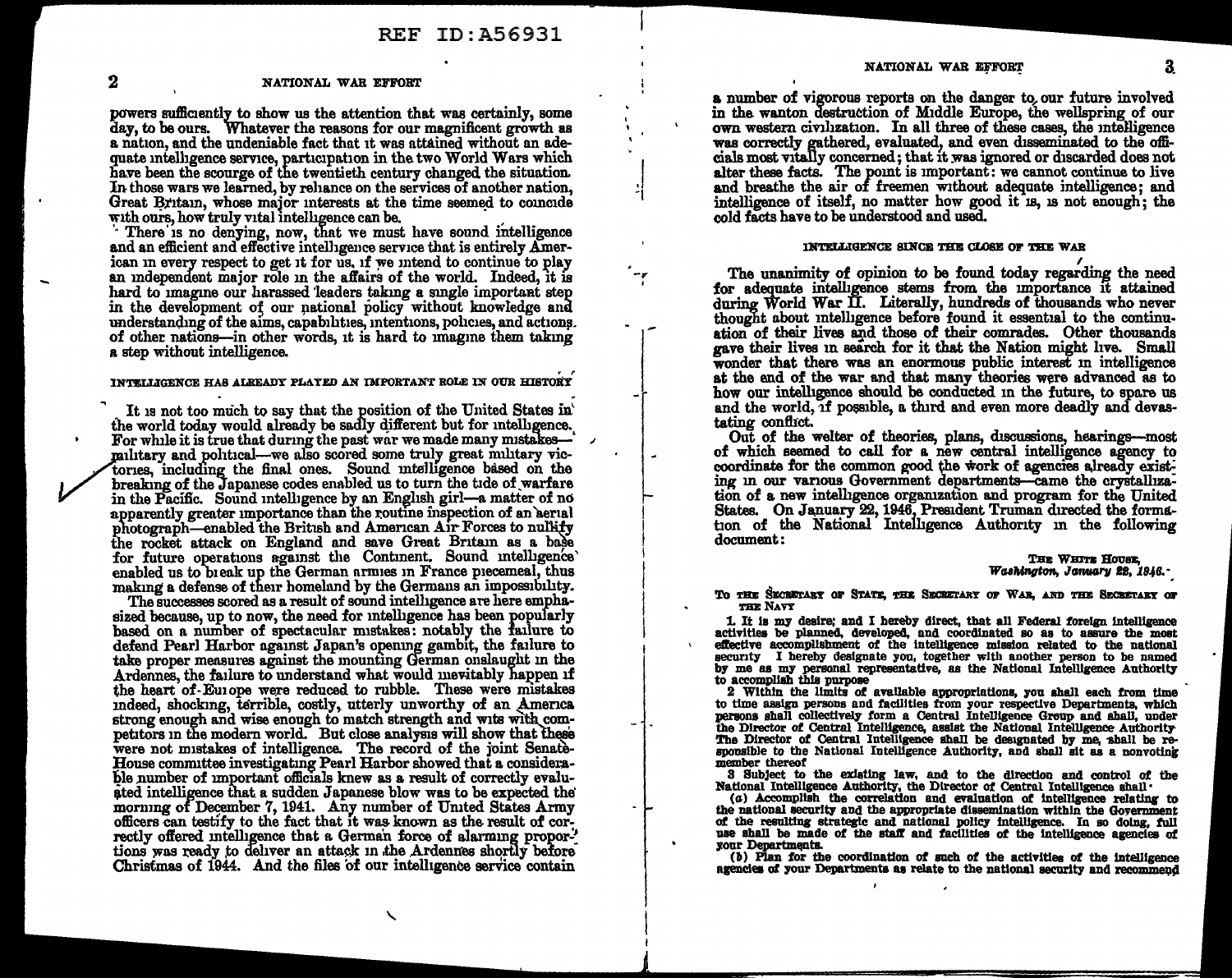#### NATIONAL WAR EFFORT

to the National Intelligence Authority the establishment of over-all policies and objectives as will assure the most effective accomplishment of the national intelligence mission.

(c) Perform, for the benefit of said intelligence agencies, such services of common concern as the National Intelligence Authority determines can be most efficiently accomplished centrally

(d) Perform such other functions and duties related to intelligence affecting the national security as the President and National Intelligence Authority may from time to time direct

4 No police, law enforcement, or internal security functions shall be exercised under this directive

5 Such intelligence received by the intelligence agencies of your Departments as may be designated by the National Intelligence Authority shall be freely available to the Director of Central Intelligence for correlation, evaluation, and dissemination To the extent approved by the National Intelligence Authority, the operations of said intelligence agencies shall be open to inspection by the Director of Central Intelligence in connection with planning functions

6. The existing intelligence agencies of your Departments shall continue to collect, evaluate, correlate and disseminate departmental intelligence

7 The Director of Central Intelligence shall be advised by an Intelligence Advisory Board consisting of the heads (or their representatives) of the principal military and civilian intelligence agencies of the Government having functions related to the national security, as determined by the National Intelligence **Authority** 

8. Within the scope of existing law and Presidential directives, other departments and agencies of the executive branch of the Federal Government shall furnish such intelligence information relating to the national security, as is in their possession, and as the Director of Central Intelligence may, from time to time, request pursuant to regulations of the National Intelligence Authority

9 Nothing herein shall be construed to authorize the making of investigations inside the continental limits of the United States and its possessions, except as provided by law and Presidential directives.

10 In the conduct of their activities the National Intelligence Authority and the Director of Central Intelligence shall be responsible for fully protecting intelligence sources and methods. Sincerely yours.

HARRY TRUMAN

 $\overline{\phantom{a}}$ 

President Truman's directive ended, for the time being, a sharp struggle then going on between proponents of the State Department, the War and Navy Departments, the Department of Justice, the Federal Bureau of Investigation, the Treasury Department, even the Budget Bureau, all of whom had their own ideas as to how the intelligence of the United States should be-to use the correct technical terms-collected, evaluated, and disseminated.

As a result of the President's directive, the one great step was taken that all who were interested in intelligence seemed to want. A new central intelligence organization was formed. This fact becomes the cornerstone of any study of our present intelligence set-up, and the basis for any discussion of recommendations that might be made for its improvement.

The new organization-or National Intelligence Authority to give it its correct name—came into being on January 22, 1946. It consists of the Secretary of State, the Secretary of War, the Secretary of the Navy, and the personal representative of the President. his personal Chief of Staff. These are obviously very busy individuals, so that one must expect that the real work of the new organization has fallen largely on the shoulders of the Director of Central Intelligence, guided by the advice of an Intelligence Advisory Board. consisting of the Director of the War Department's Intelligence Division, the Chief of the Office of Naval Intelligence, the Assistant Chief of Air Staff for

#### NATIONAL WAR EFFORT

Intelligence, and the Assistant Secretary of State for Intelligence and Research. Again, it is to be noted that the members of the Advisory Board have full-time jobs of exacting importance, the point being that the person of the Director of Central Intelligence—his understanding of the over-all problem, his energy, his methods, even his personalityis from the very nature of the set-up bound to have a considerable effect on the course which the still-new organization is to pursue.

During the 10 months in which the new Authority and the so-called Central Intelligence Group which does the work have been in operation, there have been two directors. Fortunately, they have both been men of the highest caliber, the one a high-ranking Reserve officer of the Navy with a considerable business career as part of his experience. the other a progressive and vigorous Army officer of even higher rank whose war record was a series of personal triumphs. That two men of such outstanding qualifications, gained in somewhat different fields, would leave imprints on the struggling new organization was to be expected.

#### **SHOULD THE CENTRAL AGENCY ENGAGE IN OPERATIONS?**

It is interesting that during the first 10 months of the organization. there were two divergent views as to the proper course for it to pursue. One view held that the President's directive should be strictly interpreted. In other words, the central agency should devote itself to the correlation, evaluation, and dissemination of intelligence obtained by intelligence agencies already existing in the various departments of the Government, and that it should coordinate the activities of these existing agencies and recommend over-all policies and objectives under which they could continue their work most effectively and efficiently. The other view was that the new agency should not be content to be "a coordinating sewing circle" and should not hesitate to plunge into operations.

The President's directive is not clear as to just exactly which of these courses he intended the new "group" to pursue. His directive asks that "full use shall be made of the staff and facilities of the intelligence agencies" already existing. It asks that plans for the coordinating of the activities of the existing agencies be undertaken. But it also asks the new organization to "perform, for the benefit of said intelligence agencies, such services of common concern as the National Intelligence Authority determines can be most efficiently accomplished centrally."

A careful reading of the document as a whole might indicate that the directive, in discussing services of common concern, meant such services related to the correlation, evaluation, and dissemination of intelligence collected by the existing agencies. This seems a reasonable interpretation, for the emphasis throughout the directive is not only on these carefully named factors but also on making full use of the existing agencies. The fact of the matter, however, is that the President's document did not say exactly what kind of common services he had in mind and the clause calling for the "performance" of services of common concern is now very broadly interpreted. It has put the new organization into operations, a circumstance which has caused considerable controversy among those experienced in the unusual and delicate field which is intelligence.

-5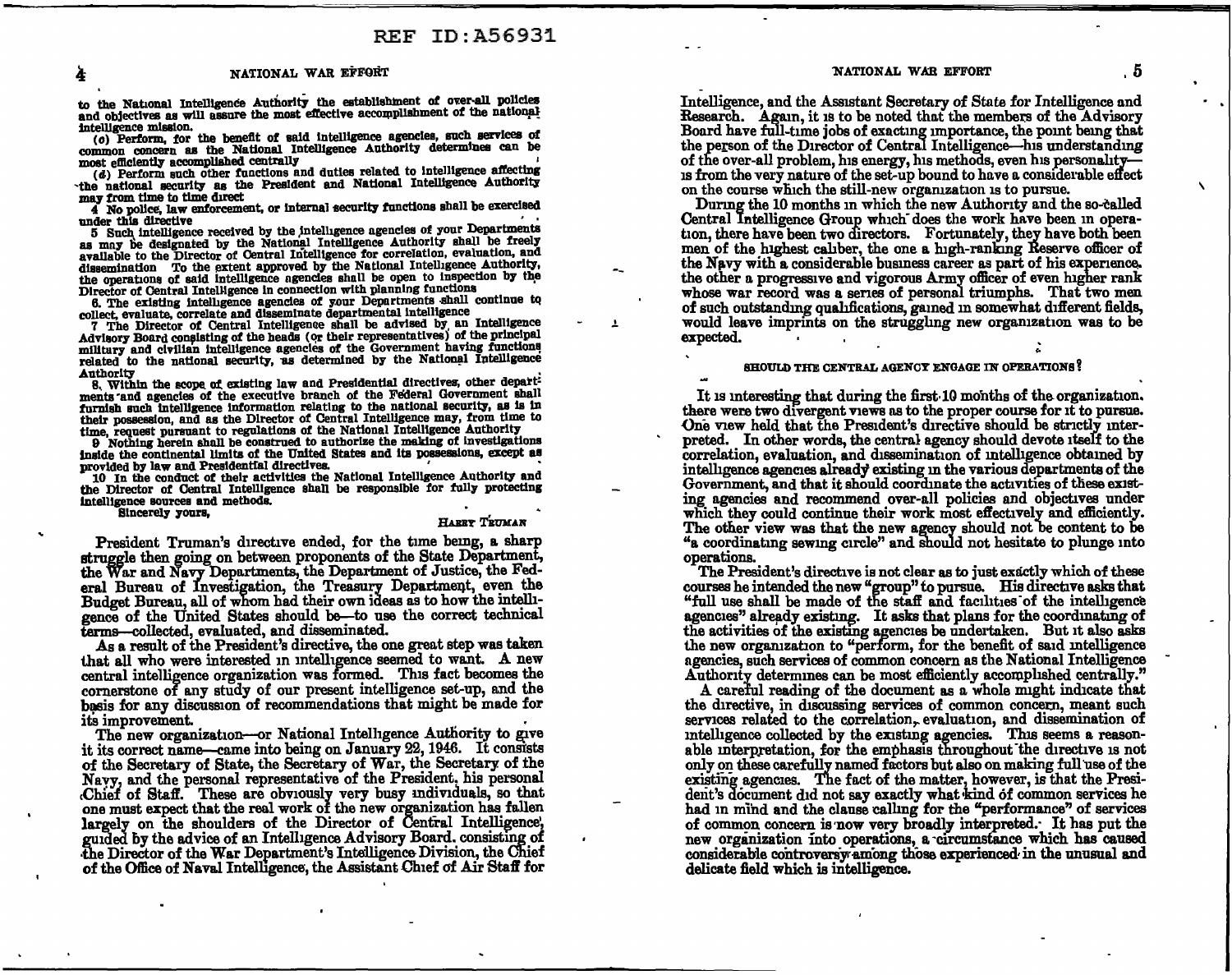, ...

#### 6 NATIONAL WAR EFFORT

There are those who hold that one and the same organization cannot fairly both coordinate and operate, that the effect is akm to having one and the same man act as prosecutor and judge The one who coordinates is in a sense a judge, an arbiter, who determines who shall do what. The minute he gets into operations himself he cannot, given normal human nature, make such a decision fairly; he would incline to giving himself, or his own organization, the best and most important assignments And even if he did not take this natural course, his friendlv competitors would be less than human if they did not think he had done so. The result is the same: the beginning of distrust, a suspicion of unfair dealing in an already highly competitive, often dangerous, occupation.

A similar case could be made for one who would both evaluate and engage in operations. Let the time come when two reports, contradictory but of apparent equal truthfulness, appear. Which one would the evaluator believe? The one gathered by some intelligence agency other than his own? Or the one gathered by his own? Human nature would of course incline him toward the latter, regardless of other considerations That such a situation could lead to loss of efficiency and downright faulty intelligence was amply demonstrated in  $G-2$ during World War II when the normal channels brought forth one set of conclusions regarding events m the Balkans and a so-called Special Branch, which had its own sources of information, which it kept to itself, brought forth something quite different. The Director of Intelligence at the time, being in effect a godfather of the Special Branch, dismissed the intelligence that came through channels other than the one that he was sponsormg and permitted himself to endorse a statement to the effect that there was no evidence that the Russians were attempting to sovietize the Balkans.

The problem above outlined is obviously perplexing but its difficulties become compounded when one deals with a type of intelligence that very few people know anything about, that is never willingly publicized except by those who do not really understand it, one that should be discussed only with the greatest reticence. This is secret intelligence, a highly intricate, involved, hazardous, hidden, ruthless operation, competitive to the nth degree How secret it is when properly conducted may be gathered from the fact that it was not known until 50 years after his death that Damel Defoe, the author of Robinson Crusoe, had been for many years the head of British secret intelligence.

Secret intelligence is a subject better omitted from any report but it happens to be pertment to the present discussion. It must be pointed out without further delay that if any agency that correlates and evaluates also permits itself to enter the field of secret intelligence, a most unhealthy situation is likely to result For in undertaking secret operations while at the same time correlating the efforts of other vecret intelligence-gathering agencies, the advantage of secrecy is of course promptly lost. The central agency would have to be told what all the other "secret" agencies were doing in order to correlate their work If the central agency were then to engage in operations of its own, it would without doubt tend to subject the existing "secret" agencies to compromise or disclosure, tend to nullify their usefuJness, subject their agents to danger; it could not help but emphasize cutthroat competition in a field in which the description is more than a figure of speech.

### NATIONAL WAR EFFORT 7

Most experienced operators in the unuisual field of secret intelligence seem to teel that one result would be inevitable: the central agency would in time drive the others from the field, as the Gestapo-eliminated its competitors in Germany, to the detriment of German intelligence: And this result—should it happen' to us-could hardly be described as desirous, for it would concentrate all our eggs of this particular breed in one basket, where they could be most easily found by those on the still hunt for them; it would eliminate many useful nets somethmg no large-scale fisherman would dream of doing; it would cut our series of special outposts to one, something no wide-awake commander would dream of permitting.

**Community**, there are some who believe that secret intelligence operations can or should be concentrated in a central agency. There are those within the central agency who, being properly ambitious, recognize this form of collection as the tremendous weapon that it is and therefore would welcome it under their own command. There are others outside of the central agency who, respectful of the enormous difficulties involved and anxious to avoid the embarrassment of possible disclosure, would be glad to see such operations conducted elsewhere than in their own organizations Those who believe that secret operations may be concentrated in a central agency profess not to see any disadvantage in having secret intelligence operations in one small place. They see "efficiency" and "economy" in such a concentration, where others see a red flag waving. They think it quite possible to hide such operations in a small organization, where others point to the apparent advantage of dispersal through a number of other agencies. They do not seem to believe that unsual interest would be created in the most interested quarters by the concentration of unexplainable personnel that would have to take place, the liaison required, the growing flow through a single stream of unusual directives, production, dissemination, payments, and the like.

"Efficiency" and "economy" are important factors in any governmental operation, but it is questionable whether efficiency in intelligence is obtained by continually striving to reduce the number of collection nets in operation. Intelligence does not come through a single easy channel: it is better described as a minute distillation of great masses of raw material. If the masses are continually reduced, the final product may be adversely affected. For example, sometime prior to Mussolini's downfall a report came into The Pentagon to the effect that a plot was being hatched against the Italian dictator and that at an appropriate moment he would be dismissed and his place taken by Badoglio. The report was ignored because there was so little to go on; had there been more information on the subject, it is possible that this highly valuable bit of intelligence might have been used to American advantage.

The question of "economy" has been·carefully avoided thus far in this report for the reason that the sums of money that could be spent on intelligence would under any circumstances be so small, so infinitesimal, compared with the cost of battleships that might have to be built unnecessarily in the absence of adequate intelligence, or divisions organized unnecessarily, or airplane plants built unnecessarily, that money hardly deserves a place in the discussion. That piece of intelligence which saves the Nation from war-or from

 $\lambda$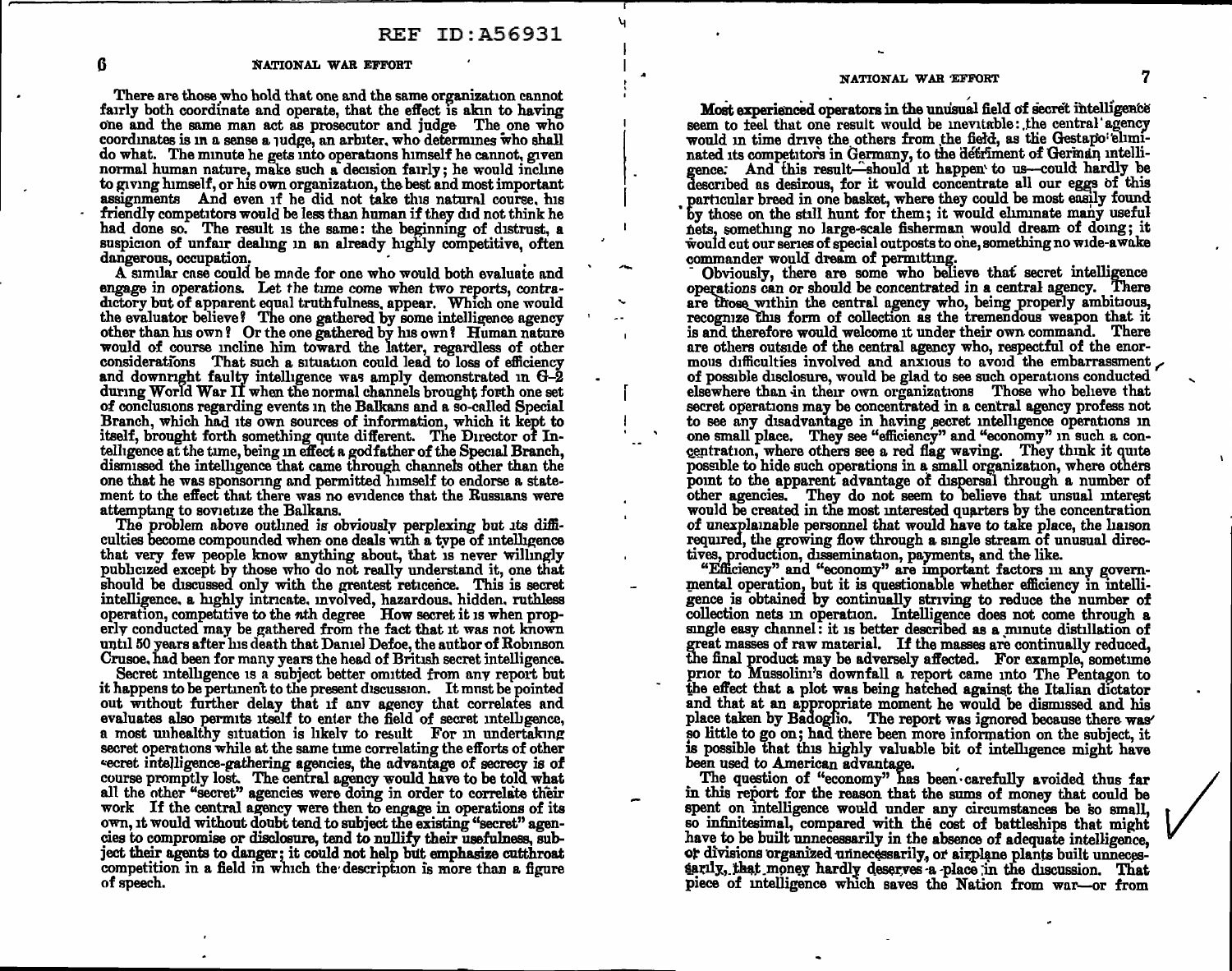defeat-is simply priceless; no pains should be spared, no penny pinched, to make certain that the intelligence we need does not alip through our fingers.

The weight of evidence and experience would seem to be with those who would prefer not to see an agency charged with coordination and evaluation also engage in the field of operations-secret operations above all. Certainly this is a field in which overcentralization would seem to have more disadvantages than advantages.

The question as to whether or not a central agency should at one and the same time be charged with correlation or coordination and evaluation, and also engage in operations is the crux of the present situation. It involves an mterpretation of the directive now m force and a. recommended course of action is appended hereto. The other recommendations made, with the exception of the last, which receives special-consideration below, are not designed to cause any change in the present structure but simply to give it a firmer foundation.

#### BEOOHHENDATIONS FOB AN INTELLIGENCE CORPS

On 'November 11, 1945, a special committee of the War Department began a series of hearings on intelligence matters. A score of officers were heard, among them some of the most experienced intelligence officers in the Army. Highly instructive discussions were held.

One question brought up over and over again was whether or not there should be an Intelligence Corps—similar to the Engineer Corps in the Army. Obviously, there was no agreement on this point, which was to be expected with so many officers of wide experience and strong opinions participating. But there was agreement that intelligence requires individual officers of the highest caliber, that the Army must take more determmed steps to provide officers who are specialists in intelligence without losing the experience provided only by combat, that intelligence should be made a career and selected officers receive highly specialized training, that the service schools should do their part to instruct officers with a flair for long-range thinking along geopolitical, military-political, and psychological lines. They agreed that the prestige of intelligence must be deliberately built up throughout the Army. They agreed that there must be emphasis on continuity in intelligence. They agreed on the further point that appropriations for intelligence, and therefore personnel, should not be subject to the usual cuts suffered by other umts of the Army m peacetime, on the sound theory that-as stated in the beginning of this report-it is in peacetime that mtelhgence must be counted on to perform its most valuable work.

A study of the evidence presented at these hearings would lead to the conclusion that the formation of an Intelligence Corps or service, so designed that it would produce trained intelligence officers without losing their proper integration with the rest of the Army, might be desirable.

#### **BECOMMENDATIONS**

On October 29, 1945, the chairman of the House Committee on Military Affairs announced that a special committee had been authorized to investigate the United States intelligence system. A study thereupon was initiated. As a result, and after consultation with Army and Navy officers and civilians experienced in intelligence and possessed of many divergent views, the followmg recommendations are' proposed:

### Recommendation 1:

That the National Intelligence Authority, established on January 22, 1946, by Presidential directive, be authorized by act of Congress.

(This is designed to give the new authority a firmer base.)

#### Recommendation 2:

That the National Intelligence Authority shall consist of the Secretaries of State, War, and the Navy, or deputies for intelligence.

(The Secretaries are obviously too busy to give this highly important subject the attention it deserves.)

#### Recommendation 3:

That the Central Intelligence. Group receive its .appropriations

 $\sqrt{\text{At present the Group receives its approximations as grants from the}$ State Department, War Department, and the Navy Department, an unwieldly and sometimes awkward procedure.)

#### Recommendation  $\lambda$ :

That the Central Intelligence Group have complete control over its own personnel.

(At present the Group receives drafts from the Departments of State, War, and Navy.)

#### Recommendation 6:

That the Director of the Central Intelligence Group be a civilian appointed for a preliminary term of 2 years and a permanent term  $\overline{0f}$  10 years, at a salary of at least \$12,000 a year.

 $(A$  civilian would be less subject to the control or criticism of any military establishment, less likely to have ambitions in another direction, would be more in keeping with American tradition, would be more symbolic of the politico-military nature of the problem posed by mtelhgence m peacetime; furthermore, there is nothing to keep a qualified Army or Navy officer from accepting the post in civilian clothes, and there is every desire, by setting the tenure of office at 10 years and makmg the salary substantial, to make the post attractive to one, who has learned intelligence thoroughly in the Army, Navy, or Foreign Service of the State Department. Continuity of service is recognized as very important.)

#### $Recommendation 6:$

That the Director of the Central Intelligence Group be appointed by the President by and with the consent of the Senate.

#### Recommendation 7:

.

I I I

I .<br>.<br>.

That the Director of Central Intelligence shall ( 1) accomplish the correlation and evaluation of intelligence relating to the national security, and the appropriate dissemination within the Government of the resulting strategic and national pohcy intelligence; and in so doing making full use of the staff and facilities of the mtelligence agencies already existing in the various Government departments;

•